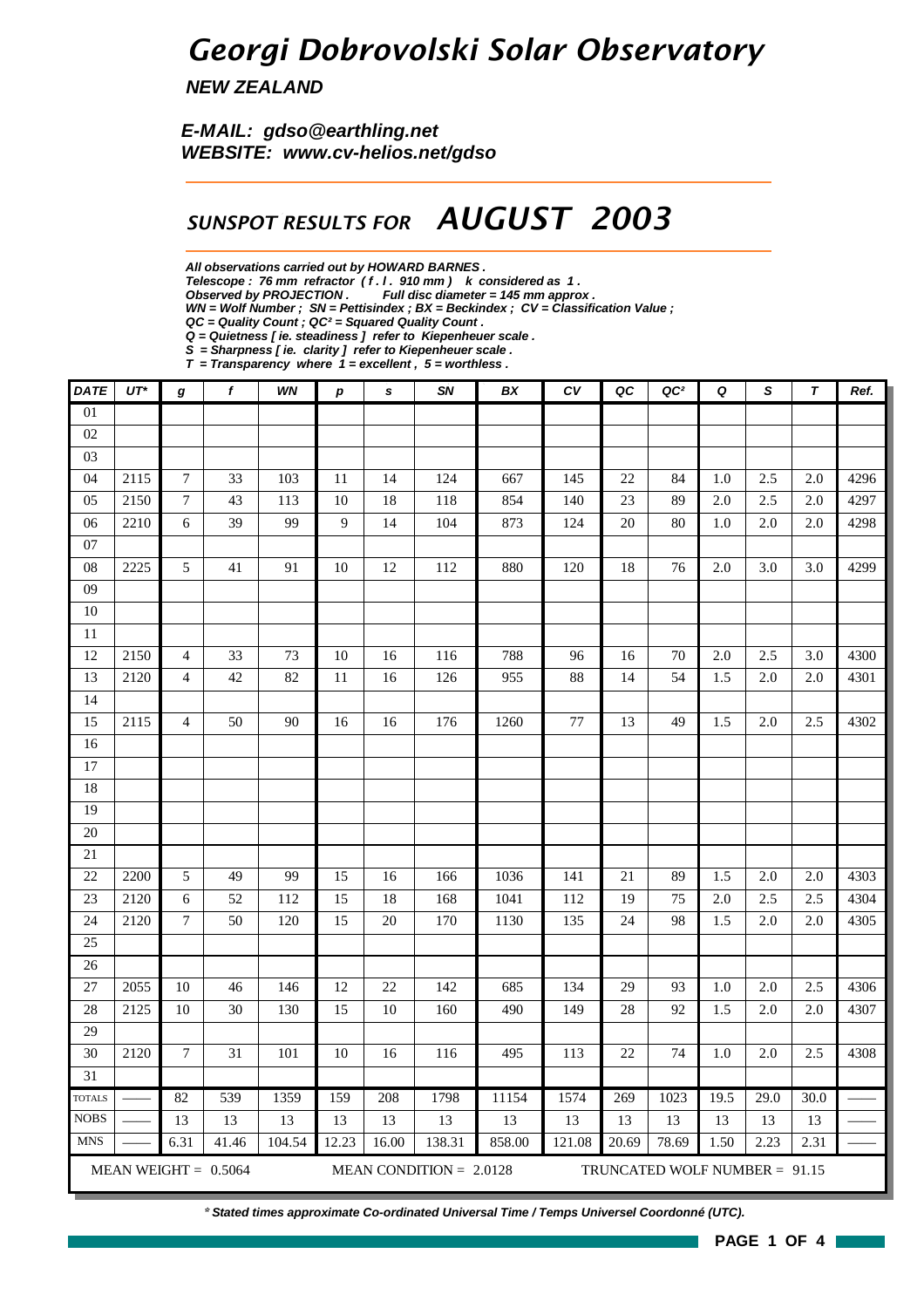### *Georgi Dobrovolski Solar Observatory*

*SUNSPOT DISTRIBUTION & INTER-SOL INDICES FOR*

## *AUGUST 2003*

*All observations carried out by HOWARD BARNES .*

*Telescope : 76 mm refractor ( f . l . 910 mm ) .*

*Observed by PROJECTION . Full disc diameter = 145 mm approx .*

*IS = Inter-Sol Index .*

*gr = number of multi-spot groups .*

*grfp = number of umbræ within penumbræ within the groups (gr) .*

*grf = number of non-penumbral spots within the groups (gr) .*

*efp = number of single penumbral spots .*

*ef = number of single non-penumbral spots .*

*Q = Quietness [ ie. steadiness ] refer to Kiepenheuer scale .*

*S = Sharpness [ ie. clarity ] refer to Kiepenheuer scale .*

*T = Transparency where 1 = excellent , 5 = worthless .*

| DATE          | UT   | IS    | gr             | grfp            | grf    | efp              | $_{\rm ef}$      | $\pmb Q$ | $\overline{s}$ | $\overline{\boldsymbol{r}}$ | Ref. |
|---------------|------|-------|----------------|-----------------|--------|------------------|------------------|----------|----------------|-----------------------------|------|
| 01            |      |       |                |                 |        |                  |                  |          |                |                             |      |
| 02            |      |       |                |                 |        |                  |                  |          |                |                             |      |
| 03            |      |       |                |                 |        |                  |                  |          |                |                             |      |
| 04            | 2115 | 38    | $\sqrt{5}$     | 18              | 13     | $1\,$            | $\mathbf{1}$     | $1.0\,$  | 2.5            | 2.0                         | 4296 |
| 05            | 2150 | 49    | $\sqrt{6}$     | 25              | $17\,$ | $\boldsymbol{0}$ | $\,1\,$          | $2.0\,$  | 2.5            | $2.0\,$                     | 4297 |
| 06            | 2210 | 43    | $\overline{4}$ | 24              | 13     | $\,1\,$          | $\mathbf{1}$     | $1.0\,$  | 2.0            | 2.0                         | 4298 |
| $07\,$        |      |       |                |                 |        |                  |                  |          |                |                             |      |
| ${\bf 08}$    | 2225 | 45    | $\overline{4}$ | 29              | $11\,$ | $\boldsymbol{0}$ | $\,1\,$          | $2.0\,$  | 3.0            | 3.0                         | 4299 |
| $09\,$        |      |       |                |                 |        |                  |                  |          |                |                             |      |
| $10\,$        |      |       |                |                 |        |                  |                  |          |                |                             |      |
| $11\,$        |      |       |                |                 |        |                  |                  |          |                |                             |      |
| 12            | 2150 | 36    | $\mathfrak{Z}$ | 16              | $16\,$ | $\,1\,$          | $\boldsymbol{0}$ | $2.0\,$  | 2.5            | 3.0                         | 4300 |
| 13            | 2120 | 45    | $\overline{3}$ | 25              | $16\,$ | $\mathbf{1}$     | $\boldsymbol{0}$ | 1.5      | 2.0            | 2.0                         | 4301 |
| 14            |      |       |                |                 |        |                  |                  |          |                |                             |      |
| 15            | 2115 | 52    | $\sqrt{2}$     | 32              | 16     | $\sqrt{2}$       | $\boldsymbol{0}$ | 1.5      | $2.0\,$        | 2.5                         | 4302 |
| 16            |      |       |                |                 |        |                  |                  |          |                |                             |      |
| $17\,$        |      |       |                |                 |        |                  |                  |          |                |                             |      |
| 18            |      |       |                |                 |        |                  |                  |          |                |                             |      |
| 19            |      |       |                |                 |        |                  |                  |          |                |                             |      |
| $20\,$        |      |       |                |                 |        |                  |                  |          |                |                             |      |
| $21\,$        |      |       |                |                 |        |                  |                  |          |                |                             |      |
| 22            | 2200 | 54    | $\mathfrak{S}$ | 33              | 16     | $\boldsymbol{0}$ | $\boldsymbol{0}$ | 1.5      | $2.0\,$        | $2.0\,$                     | 4303 |
| 23            | 2120 | 56    | $\overline{4}$ | $\overline{34}$ | 16     | $\boldsymbol{0}$ | $\sqrt{2}$       | $2.0\,$  | 2.5            | 2.5                         | 4304 |
| 24            | 2120 | 56    | $\sqrt{6}$     | 30              | 19     | $\boldsymbol{0}$ | $\,1\,$          | 1.5      | $2.0\,$        | $2.0\,$                     | 4305 |
| 25            |      |       |                |                 |        |                  |                  |          |                |                             |      |
| 26            |      |       |                |                 |        |                  |                  |          |                |                             |      |
| 27            | 2055 | 54    | $\,8\,$        | $23\,$          | 21     | $\,1$            | $\,1\,$          | $1.0\,$  | $2.0\,$        | 2.5                         | 4306 |
| $28\,$        | 2125 | 36    | $6\,$          | $18\,$          | $8\,$  | $\overline{c}$   | $\overline{2}$   | 1.5      | 2.0            | 2.0                         | 4307 |
| 29            |      |       |                |                 |        |                  |                  |          |                |                             |      |
| 30            | 2120 | 37    | $\sqrt{6}$     | 14              | 16     | $1\,$            | $\boldsymbol{0}$ | 1.0      | $2.0\,$        | 2.5                         | 4308 |
| 31            |      |       |                |                 |        |                  |                  |          |                |                             |      |
| <b>TOTALS</b> |      | 601   | 62             | 321             | 198    | 10               | 10               | 19.5     | 29.0           | 30.0                        |      |
| <b>NOBS</b>   |      | 13    | 13             | $13\,$          | 13     | 13               | 13               | 13       | 13             | 13                          |      |
| <b>MNS</b>    |      | 46.23 | 4.77           | 24.69           | 15.23  | 0.77             | 0.77             | 1.50     | 2.23           | 2.31                        |      |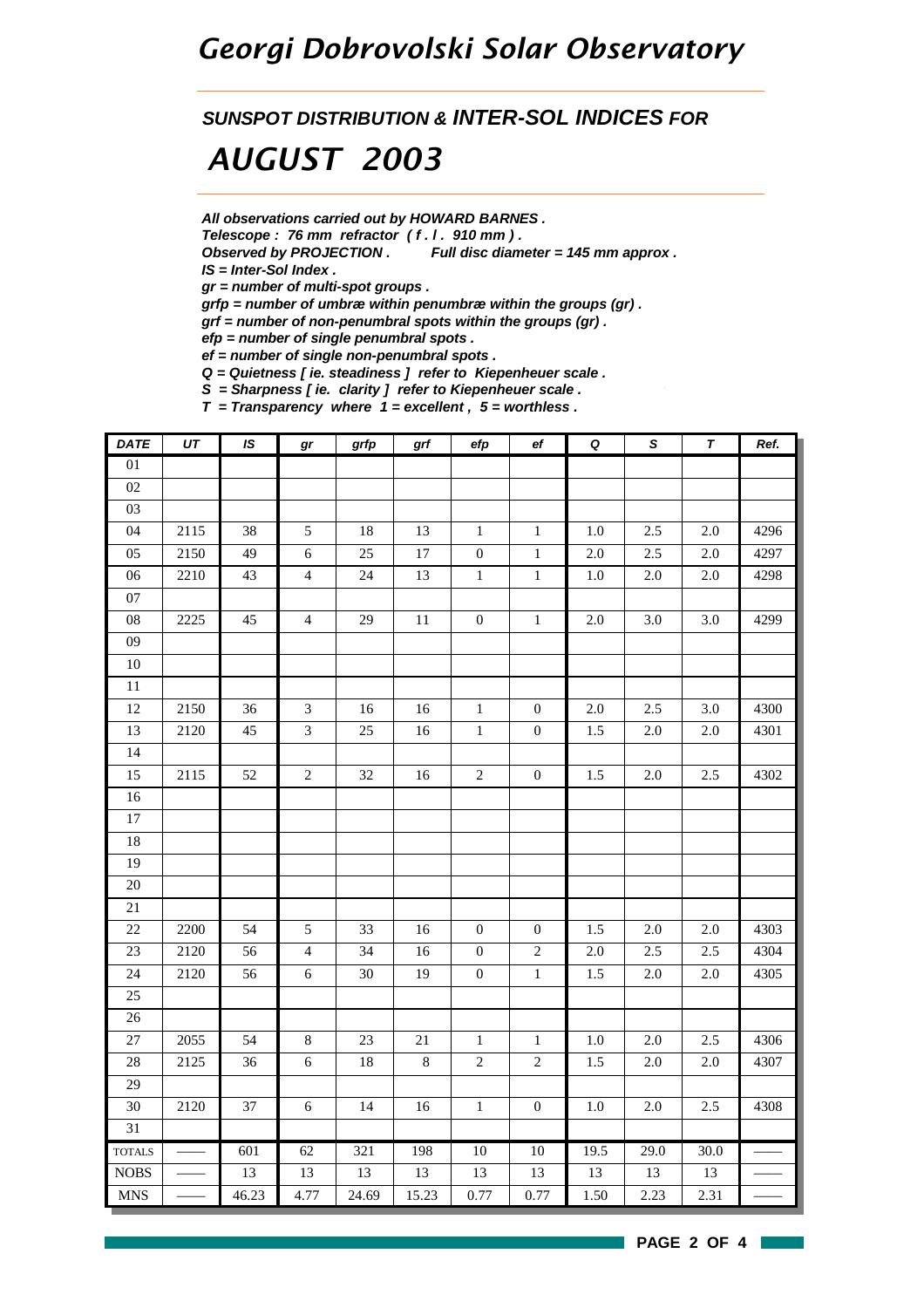### *SUNSPOT CENSUS BY CLASSIFICATION FOR*

# *AUGUST 2003*

*All observations carried out by HOWARD BARNES . Telescope : 76 mm refractor ( f . l . 910 mm ) . Full disc diameter = 145 mm approx . IF 2 OR MORE REGIONS ARE OF THE SAME CLASSIFICATION , THEN SUNSPOT COUNTS ARE SEPARATED BY SOLIDI ( / ) .*

| <b>DATE</b>   | UT   | C<br>A<br>В<br>D<br>Е |                  |                  |                  |                | $\pmb{\digamma}$<br>Н<br>G |                |                                 |                  |                                         | J                |                                           |                  |                  |                  |                  |                  |                  |
|---------------|------|-----------------------|------------------|------------------|------------------|----------------|----------------------------|----------------|---------------------------------|------------------|-----------------------------------------|------------------|-------------------------------------------|------------------|------------------|------------------|------------------|------------------|------------------|
|               |      | g                     | f                | g                | f                | $\bm{g}$       | f                          | $\bm{g}$       | f                               | g                | f                                       | $\bm{g}$         | $\boldsymbol{f}$                          | g                | $\mathbf f$      | $\boldsymbol{g}$ | f                | g                | $\boldsymbol{f}$ |
| 01            |      |                       |                  |                  |                  |                |                            |                |                                 |                  |                                         |                  |                                           |                  |                  |                  |                  |                  |                  |
| 02            |      |                       |                  |                  |                  |                |                            |                |                                 |                  |                                         |                  |                                           |                  |                  |                  |                  |                  |                  |
| 03            |      |                       |                  |                  |                  |                |                            |                |                                 |                  |                                         |                  |                                           |                  |                  |                  |                  |                  |                  |
| 04            | 2115 | $\mathbf{1}$          | $\mathbf{1}$     | $\mathbf{1}$     | 3                | $\mathbf{1}$   | 3                          | $\mathbf{1}$   | 5                               | $\mathbf{2}$     | 9/11                                    | $\mathbf{0}$     | $\boldsymbol{0}$                          | $\boldsymbol{0}$ | $\mathbf{0}$     | $\mathbf{0}$     | $\boldsymbol{0}$ | $\mathbf{1}$     | $\mathbf{1}$     |
| 05            | 2150 | $\mathbf{1}$          | $\mathbf{1}$     | $\mathbf{1}$     | 3                | $\overline{2}$ | $2/4$                      | 1              | 5                               | $\sqrt{2}$       | 11/17                                   | $\boldsymbol{0}$ | $\boldsymbol{0}$                          | $\boldsymbol{0}$ | $\mathbf{0}$     | $\boldsymbol{0}$ | $\boldsymbol{0}$ | $\mathbf{0}$     | $\boldsymbol{0}$ |
| 06            | 2210 | $\mathbf{1}$          | $\,1$            | $\mathbf{0}$     | $\boldsymbol{0}$ | $\mathbf{1}$   | 3                          | $\mathbf{1}$   | 6                               | $\sqrt{2}$       | 11/17                                   | $\mathbf{0}$     | $\mathbf{0}$                              | $\mathbf{0}$     | $\mathbf{0}$     | $\boldsymbol{0}$ | $\mathbf{0}$     | $\mathbf{1}$     | $\mathbf{1}$     |
| 07            |      |                       |                  |                  |                  |                |                            |                |                                 |                  |                                         |                  |                                           |                  |                  |                  |                  |                  |                  |
| 08            | 2225 | $\mathbf{1}$          | $\mathbf{1}$     | $\mathbf{0}$     | $\boldsymbol{0}$ | $\mathbf{1}$   | $\overline{4}$             | $\mathbf{1}$   | $\,$ 8 $\,$                     | $\sqrt{2}$       | 6/22                                    | $\boldsymbol{0}$ | $\boldsymbol{0}$                          | $\boldsymbol{0}$ | $\overline{0}$   | $\boldsymbol{0}$ | $\boldsymbol{0}$ | $\mathbf{0}$     | $\boldsymbol{0}$ |
| 09            |      |                       |                  |                  |                  |                |                            |                |                                 |                  |                                         |                  |                                           |                  |                  |                  |                  |                  |                  |
| 10            |      |                       |                  |                  |                  |                |                            |                |                                 |                  |                                         |                  |                                           |                  |                  |                  |                  |                  |                  |
| 11            |      |                       |                  |                  |                  |                |                            |                |                                 |                  |                                         |                  |                                           |                  |                  |                  |                  |                  |                  |
| 12            | 2150 | $\overline{0}$        | $\mathbf{0}$     | $\mathbf{0}$     | $\boldsymbol{0}$ | $\overline{0}$ | $\mathbf{0}$               | $\mathbf{1}$   | $\boldsymbol{7}$                | $\sqrt{2}$       | 12/13                                   | $\boldsymbol{0}$ | $\boldsymbol{0}$                          | $\boldsymbol{0}$ | $\mathbf{0}$     | $\boldsymbol{0}$ | $\boldsymbol{0}$ | $\mathbf{1}$     | $\mathbf{1}$     |
| 13            | 2120 | $\mathbf{0}$          | $\mathbf{0}$     | $\mathbf{0}$     | $\mathbf{0}$     | $\mathbf{1}$   | 3                          | $\mathbf{1}$   | 8                               | $\mathbf{1}$     | 30                                      | $\boldsymbol{0}$ | $\boldsymbol{0}$                          | $\boldsymbol{0}$ | $\overline{0}$   | $\boldsymbol{0}$ | $\boldsymbol{0}$ | $\mathbf{1}$     | $\mathbf{1}$     |
| 14            |      |                       |                  |                  |                  |                |                            |                |                                 |                  |                                         |                  |                                           |                  |                  |                  |                  |                  |                  |
| 15            | 2115 | $\mathbf{0}$          | $\mathbf{0}$     | $\boldsymbol{0}$ | $\mathbf{0}$     | $\mathbf{0}$   | $\boldsymbol{0}$           | $\mathbf{1}$   | $\mathbf{2}$                    | $\mathbf{1}$     | 46                                      | $\mathbf{0}$     | $\mathbf{0}$                              | $\boldsymbol{0}$ | $\overline{0}$   | $\boldsymbol{0}$ | $\boldsymbol{0}$ | $\overline{2}$   | 1/1              |
| 16            |      |                       |                  |                  |                  |                |                            |                |                                 |                  |                                         |                  |                                           |                  |                  |                  |                  |                  |                  |
| 17            |      |                       |                  |                  |                  |                |                            |                |                                 |                  |                                         |                  |                                           |                  |                  |                  |                  |                  |                  |
| 18            |      |                       |                  |                  |                  |                |                            |                |                                 |                  |                                         |                  |                                           |                  |                  |                  |                  |                  |                  |
| 19            |      |                       |                  |                  |                  |                |                            |                |                                 |                  |                                         |                  |                                           |                  |                  |                  |                  |                  |                  |
| 20            |      |                       |                  |                  |                  |                |                            |                |                                 |                  |                                         |                  |                                           |                  |                  |                  |                  |                  |                  |
| 21            |      |                       |                  |                  |                  |                |                            |                |                                 |                  |                                         |                  |                                           |                  |                  |                  |                  |                  |                  |
| 22            | 2200 | $\mathbf{0}$          | $\overline{0}$   | $\mathbf{0}$     | $\mathbf{0}$     | $\mathbf{0}$   | $\boldsymbol{0}$           | $\overline{4}$ | 3/4/9/11                        | $\mathbf{1}$     | 22                                      | $\mathbf{0}$     | $\boldsymbol{0}$                          | $\mathbf{0}$     | $\overline{0}$   | $\boldsymbol{0}$ | $\mathbf{0}$     | $\boldsymbol{0}$ | $\overline{0}$   |
| 23            | 2120 | $\mathbf{2}$          | 1/1              | $\mathbf{0}$     | $\mathbf{0}$     | $\overline{0}$ | $\boldsymbol{0}$           | 3              | 2/12/17                         | $\mathbf{1}$     | 19                                      | $\mathbf{0}$     | $\boldsymbol{0}$                          | $\boldsymbol{0}$ | $\mathbf{0}$     | $\boldsymbol{0}$ | $\boldsymbol{0}$ | $\boldsymbol{0}$ | $\boldsymbol{0}$ |
| 24            | 2120 | $\mathbf{1}$          | $\mathbf{1}$     | $\mathbf{1}$     | 3                | $\mathbf{1}$   | $\overline{c}$             | 3              | 5/6/16                          | $\boldsymbol{0}$ | $\boldsymbol{0}$                        | $\mathbf{1}$     | 17                                        | $\mathbf{0}$     | $\mathbf{0}$     | $\boldsymbol{0}$ | $\boldsymbol{0}$ | $\mathbf{0}$     | $\boldsymbol{0}$ |
| 25            |      |                       |                  |                  |                  |                |                            |                |                                 |                  |                                         |                  |                                           |                  |                  |                  |                  |                  |                  |
| 26            |      |                       |                  |                  |                  |                |                            |                |                                 |                  |                                         |                  |                                           |                  |                  |                  |                  |                  |                  |
| $27\,$        | 2055 | $\mathbf{1}$          | $\mathbf{1}$     | $\mathbf{1}$     | $\overline{c}$   | $\overline{4}$ | 2/3/3/4                    | 3              | 7/11/12                         | $\mathbf{0}$     | $\boldsymbol{0}$                        | $\mathbf{0}$     | $\boldsymbol{0}$                          | $\boldsymbol{0}$ | $\boldsymbol{0}$ | $\boldsymbol{0}$ | $\boldsymbol{0}$ | $\mathbf{1}$     | $\mathbf{1}$     |
| 28            | 2125 | $\mathbf{2}$          | 1/1              | $\mathbf{0}$     | $\mathbf{0}$     | $\overline{c}$ | 3/3                        | $\overline{4}$ | 3/4/6/7                         | $\boldsymbol{0}$ | $\boldsymbol{0}$                        | $\boldsymbol{0}$ | $\boldsymbol{0}$                          | $\boldsymbol{0}$ | $\overline{0}$   | $\overline{0}$   | $\boldsymbol{0}$ | $\sqrt{2}$       | $1/1\,$          |
| 29            |      |                       |                  |                  |                  |                |                            |                |                                 |                  |                                         |                  |                                           |                  |                  |                  |                  |                  |                  |
| 30            | 2120 | $\boldsymbol{0}$      | $\boldsymbol{0}$ | 1                | 3                | $\sqrt{2}$     | 2/2                        | 3              | 4/9/10                          | $\boldsymbol{0}$ | $\boldsymbol{0}$                        | $\boldsymbol{0}$ | $\boldsymbol{0}$                          | $\boldsymbol{0}$ | $\mathbf{0}$     | $\boldsymbol{0}$ | $\boldsymbol{0}$ | $\mathbf{1}$     | $\,1$            |
| 31            |      |                       |                  |                  |                  |                |                            |                |                                 |                  |                                         |                  |                                           |                  |                  |                  |                  |                  |                  |
| <b>TOTALS</b> |      | $10\,$                | $10\,$           | $\overline{5}$   | $14\,$           | 15             | $43\,$                     | $27\,$         | 199                             | $14\,$           | 246                                     | $\mathbf{1}$     | $17\,$                                    | $\boldsymbol{0}$ | $\boldsymbol{0}$ | $\boldsymbol{0}$ | $\boldsymbol{0}$ | $10\,$           | $10\,$           |
|               |      |                       |                  |                  |                  |                |                            |                | REGIONAL PERCENTAGES            |                  |                                         |                  |                                           |                  |                  |                  |                  |                  |                  |
| $\mathbf A$   |      |                       | $\, {\bf B}$     |                  | ${\bf C}$        |                | ${\bf D}$                  |                | ${\bf E}$                       |                  | ${\bf F}$                               | ${\bf G}$        | $\, {\rm H}$                              |                  |                  | $\bf J$          |                  |                  | <b>SIGMAg</b>    |
| 12.2          |      |                       | $6.1\,$          |                  | 18.3             |                | 32.9                       |                | 17.1                            |                  | $1.2\,$                                 | $0.0\,$          | $0.0\,$                                   |                  |                  | 12.2             |                  |                  | $82\,$           |
|               |      |                       |                  |                  |                  |                |                            |                |                                 |                  |                                         |                  |                                           |                  |                  |                  |                  |                  |                  |
|               |      |                       |                  |                  | $NOBS = 13$      |                |                            |                | $p / g$ mean = 2.1170           |                  |                                         |                  | $\overline{f}/\overline{g}$ mean = 7.2650 |                  |                  |                  |                  |                  |                  |
|               |      |                       |                  |                  |                  |                |                            |                | $\frac{1}{p}$ / g mean = 1.9390 |                  |                                         |                  | $\frac{1}{\sqrt{5}}$ mean = 6.5732        |                  |                  |                  |                  |                  |                  |
|               |      |                       |                  |                  |                  |                |                            |                |                                 |                  | GROUP COMPLEXITY INDEX $(GCI) = 8.5122$ |                  |                                           |                  |                  |                  |                  |                  |                  |

**The State**